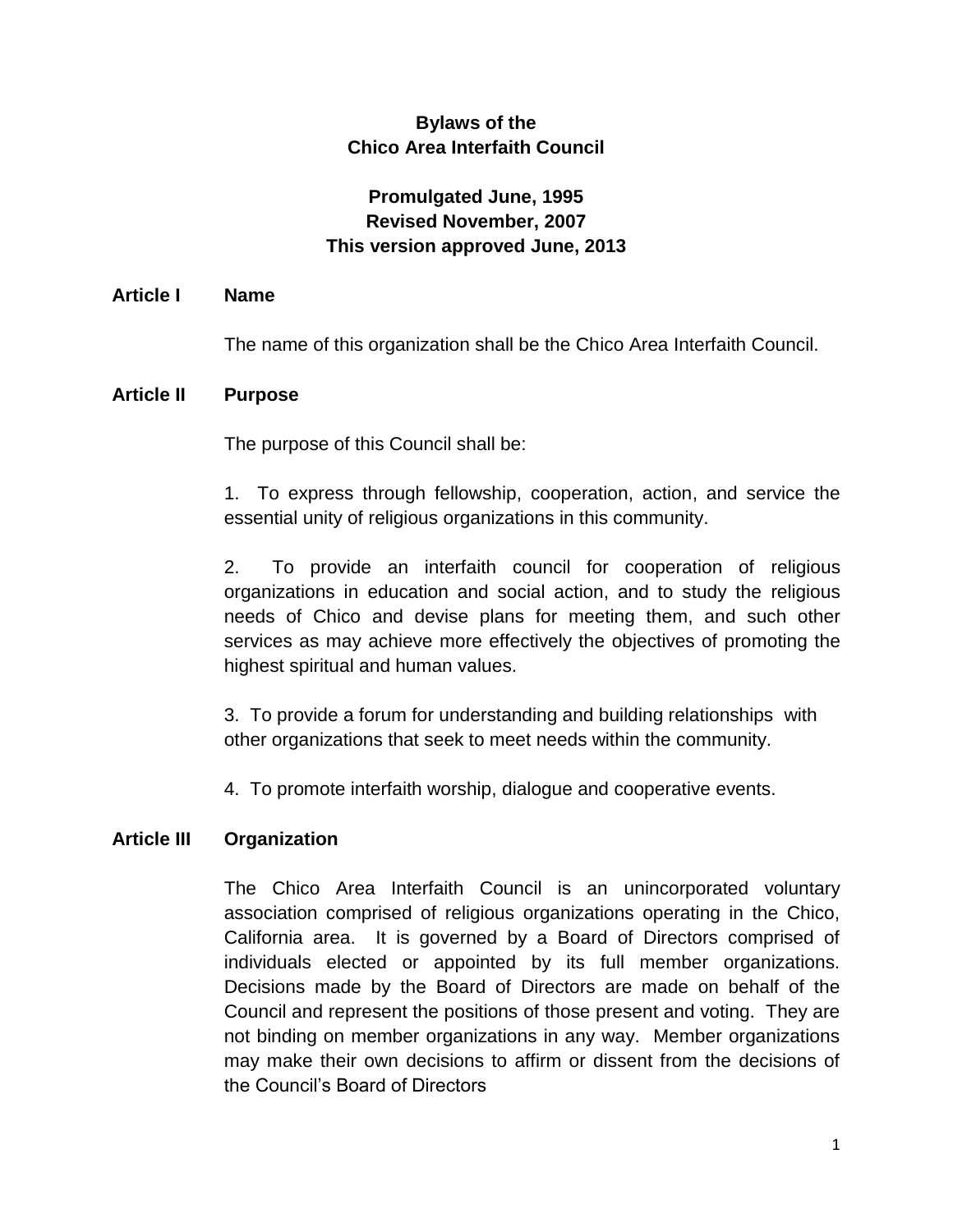### **Article IV Membership**

- *Section 1.* The Council shall have two categories of membership. All members are expected to affirm the purpose of the Council.
- *Section 2. Categories of Membership.*

### A. Full members.

1. Full membership is open to religious organizations.

2. Religious organizations wishing to become members of the Council shall notify the President of the Council in writing of their wishes. The Executive Committee shall determine if the applicant organization meets the qualifications for membership and admit it as a member or may at its discretion refer the matter to the Board of Directors.

3. The Council has and claims no authority over the religious beliefs and practices of full members.

4. Full members are expected to elect or appoint representatives to the Board of Directors and the Annual Meeting and to make a financial contribution each fiscal year.

5. Representatives of full members shall have both voice and vote at Board of Directors and the Annual Meeting.

B. Associate Members.

1. Associate membership is open to non-religious organizations.

2. Non-religious organizations wishing to become associate members of the Council shall notify the President of the Council in writing of their wishes. The Executive Committee shall determine if the applicant organization meets the qualifications for associate membership and admit it as an associate member or may at its discretion refer the matter to the Board of Directors.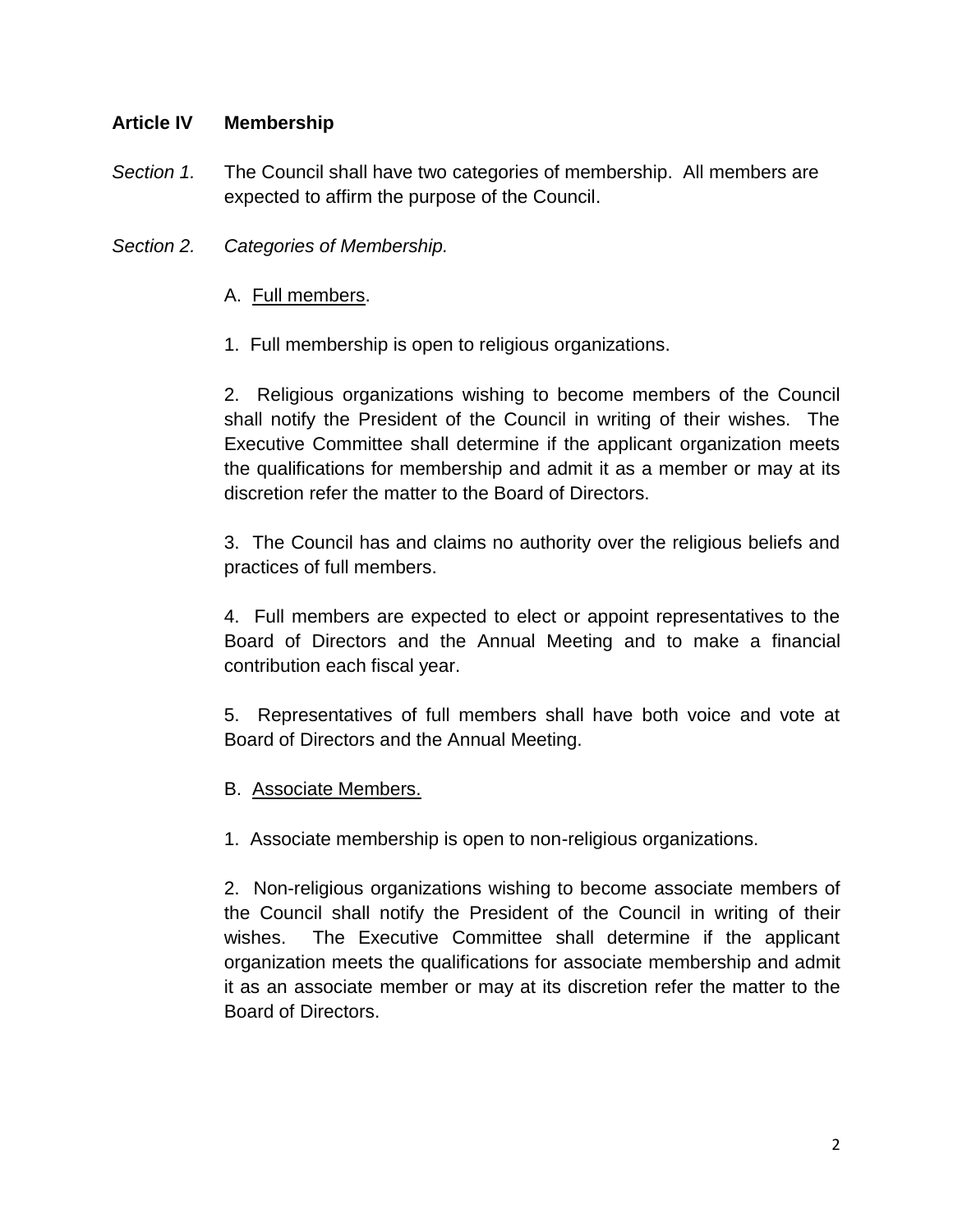3. For purposes of this Council, non-religious organizations are nonprofit organizations providing services that meet human and community needs in the Chico area.

4. The Council has and claims no authority over the operations of associate members.

5. Associate members may at their discretion elect or appoint representatives to attend Board of Directors meetings and the Annual Meeting and are invited but not required to make a financial contribution each fiscal year.

6. Representatives of associate members shall have voice but not vote at Board of Directors meetings and Annual Meetings.

#### C. Individual Members Not Permitted

Only organizations may be members of the Council. Individuals may make financial contributions, attend meetings with voice at the discretion of the President, but without vote, and participate in Council activities, but may not be admitted as members.

*Section 3. Discontinuation of membership.*

Full membership shall be discontinued upon written notice from the member organization requesting membership be discontinued, by dissolution of the member organization, or by failure to make a financial contribution for two consecutive fiscal years.

Associate membership shall be discontinued upon written notice from the member organization requesting membership be discontinued, or by dissolution of the member organization.

A full or associate member organization may be removed from membership by vote of the Board of Directors when there is evident loss of affirmation of the purposes of the Council, provided that the organization is notified of the Board's concern and a good faith effort to resolve the concern is undertaken prior to an action to remove.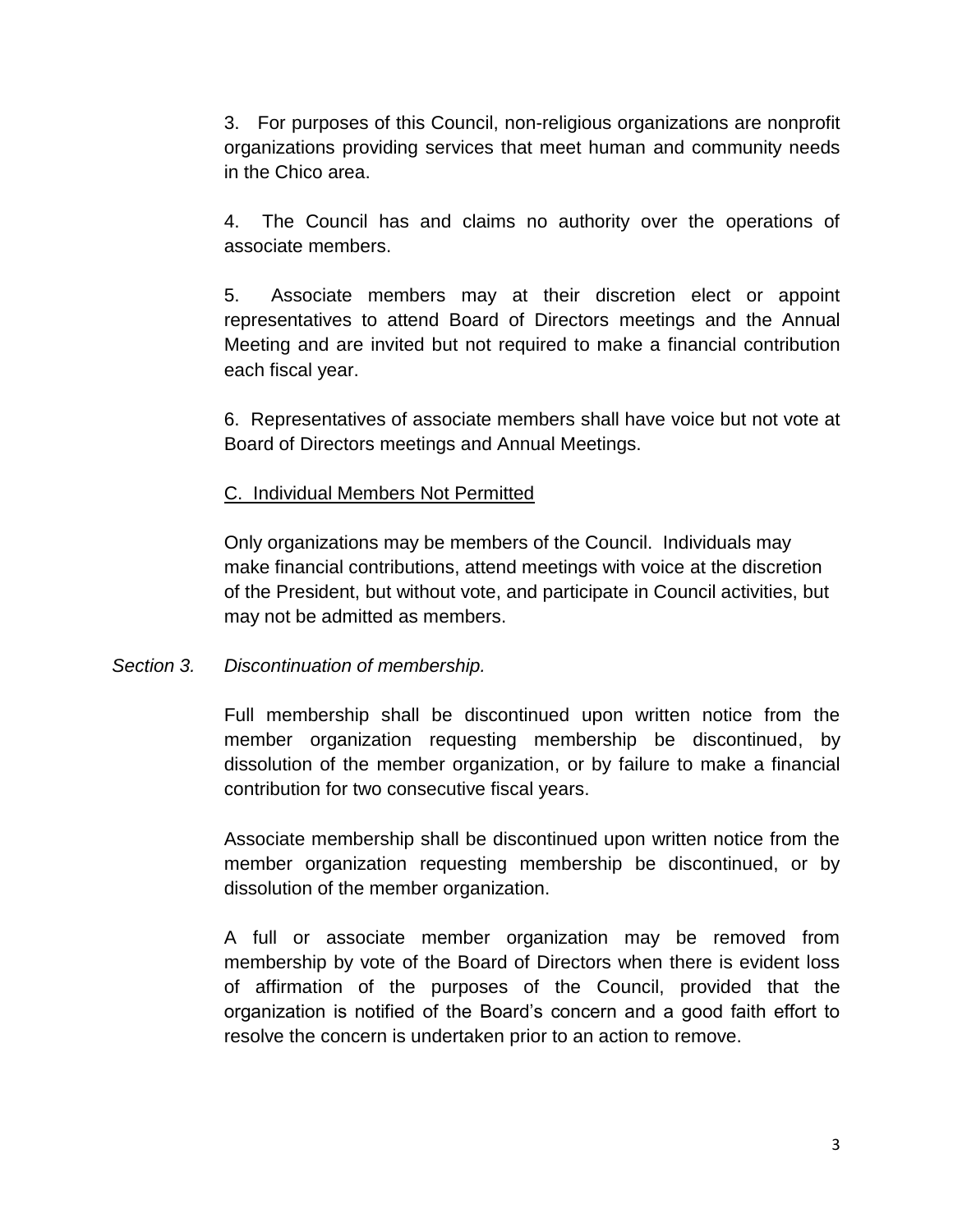### **Article V Board of Directors**

#### *Section 1. Composition.*

The Board of Directors shall be composed of up to four (4) representatives of each full member organization.

*Section 2. Election or Appointment*

Member organizations may elect or appoint representatives in whatever way is appropriate to them.

#### *Section 3. Meetings.*

The Board of Directors shall meet regularly, but not less than six times in each fiscal year, at a time and place determined by the Executive Committee and announced to the members. Board of Directors meetings shall be open to non-member individuals and organizations. They shall have voice at the discretion of the President, but not vote.

*Section 4. Responsibilities of the Board of Directors.*

The Board of Directors shall:

- 1. conduct the affairs of the Council between Annual Meetings.
- 2. elect or appoint program or project committees as needed.
- 3. approve the expenditure of Council funds.

4. appoint a nominating committee of three persons from the Board of Directors from different full member organizations. This committee shall prepare a slate of officers for the election and report this slate to the Board of Directors at a meeting held at least four weeks before the Annual Meeting. No currently serving officer may be appointed to the nominating committee. In seeking nominees, the committee shall strive to assure the officers are broadly representative of the full member organizations.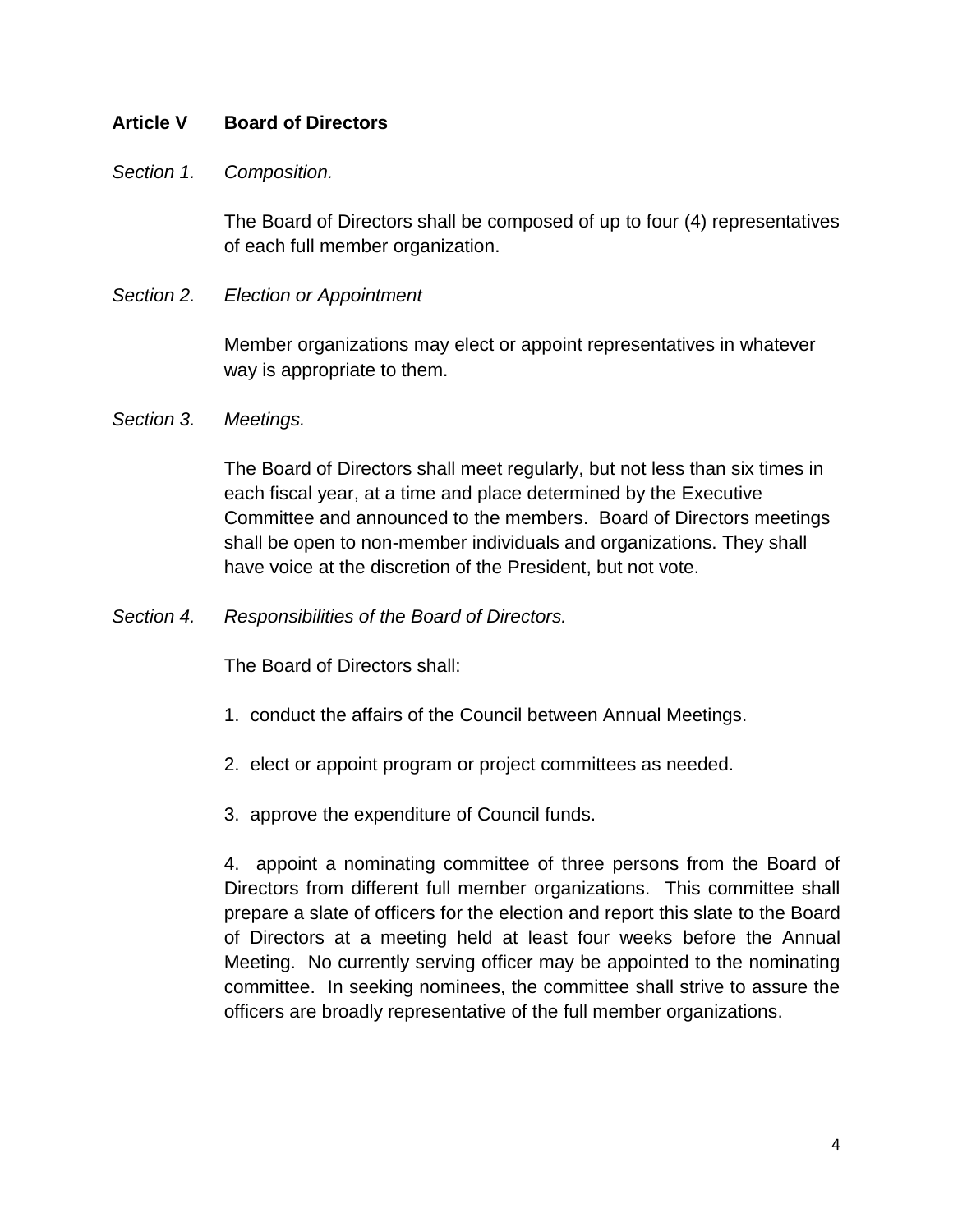5. approve Policies and Procedures related to the activities of the Council provided that any proposed Policies and Procedures be distributed to the membership at least four weeks prior to the vote.

#### *Section 5. Quorum.*

At least one officer and a representative from at least one-fourth of full member organizations shall constitute a quorum for the Board of Directors.

#### *Section 6. Voting.*

Decisions of the Board of Directors are made by a majority vote of all directors present at a meeting. Any full member may call for a roll call vote, in which each full member organization has one vote. In the event the representatives from an organization cannot agree on a single position, the one vote may be divided into fractions.

#### **Article VI Officers and Executive Committee**

*Section 1. Officers and Elections.*

The officers shall be president, vice president, secretary, and treasurer who shall be elected at the Annual Meeting for a two-year term. Terms commence on July 1 and conclude on June 30 of the second year.

#### *Section 2. Eligibility.*

Only persons representing full members can serve as officers.

*Section 3. Staggering of Officer Elections.*

Commencing with the first election after approval of these bylaws, the offices of president and vice-president shall be for two years; the offices of secretary and treasurer shall be for one year initially and subsequently for two years.

In order to implement this provision, in the first election after the adoption of these bylaws, all four officer positions shall appear on the ballot, with the president and vice-president being elected for a full two-year term and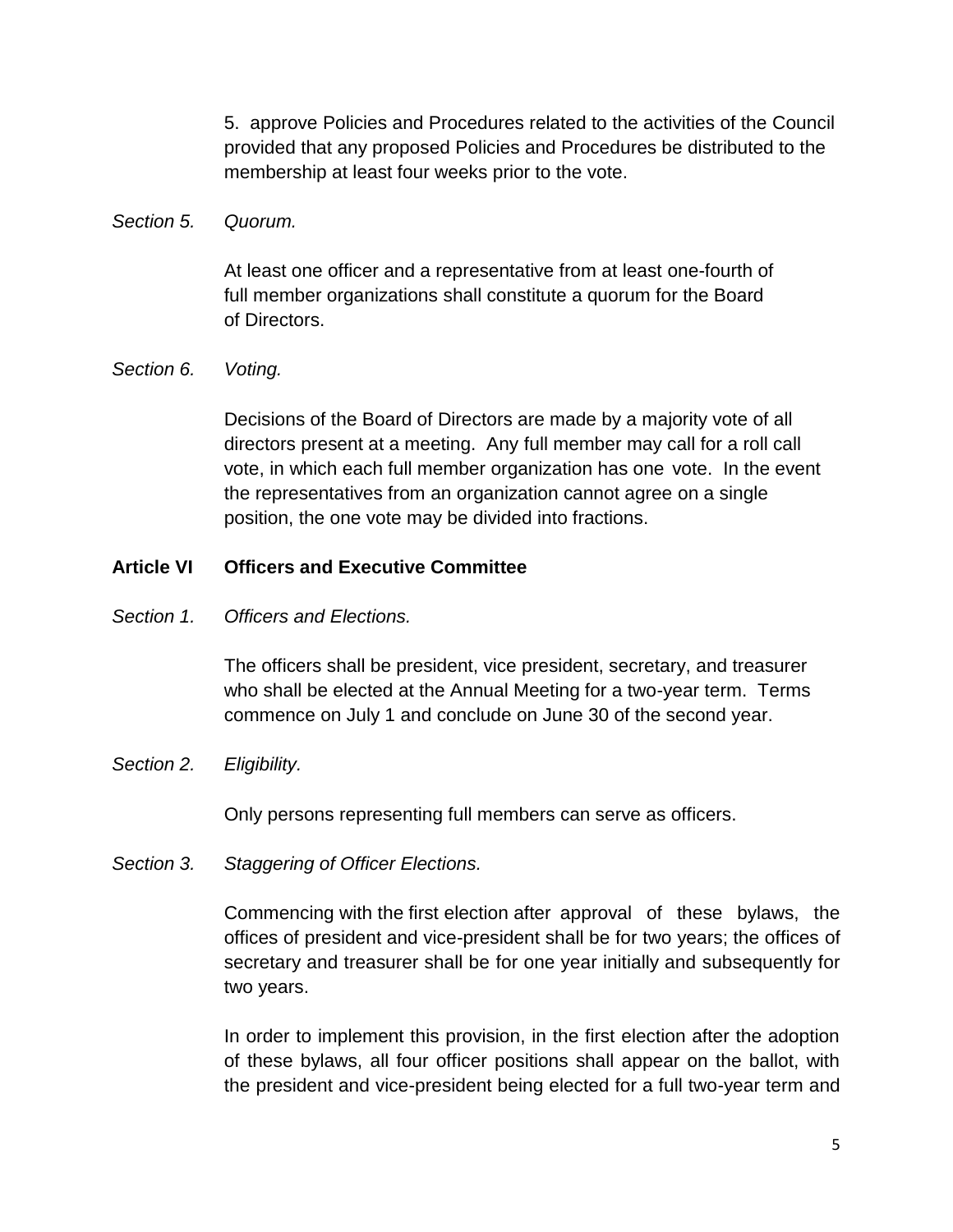the secretary and treasurer being elected for a transitional one-year term. In the second election after the adoption of these bylaws, only the secretary and treasurer shall appear on the ballot for election to a full twoyear term.

### *Section 4. Officer Vacancies.*

In the event of a vacancy in one of the officer positions, the Board of Directors shall elect an individual to fulfill the remainder of the term.

*Section 5. Limitations on Terms of Office.*

Officers shall be limited to two consecutive two-year terms, but there shall be no limit on the total terms an individual may serve as an officer. A period of one term shall transpire before an individual is eligible to serve again in an office he or she previously held.

*Section 6. Officers as Executive Committee.*

The officers shall constitute the Executive Committee, and shall transact business as authorized under the bylaws or instructed by the Board of Directors.

#### *Section 7. Responsibilities of the Executive Committee*

The Executive Committee shall:

- 1. prepare agendas for Board of Directors meetings;
- 2. prepare an administrative budget for approval by the Board of Directors;
- 3. appoint individuals to carry out specific tasks on behalf of the Council;
- 4. receive and approve requests for membership;
- 5. maintain the membership and Board of Directors rosters;

6. receive and review requests for financial support prior to submission to the Board of Directors for consideration;

7. provide for adequate communication of Council matters to members;

8. act in a timely manner on behalf of the Council between Board of Directors meetings when urgent Council or community circumstances warrant.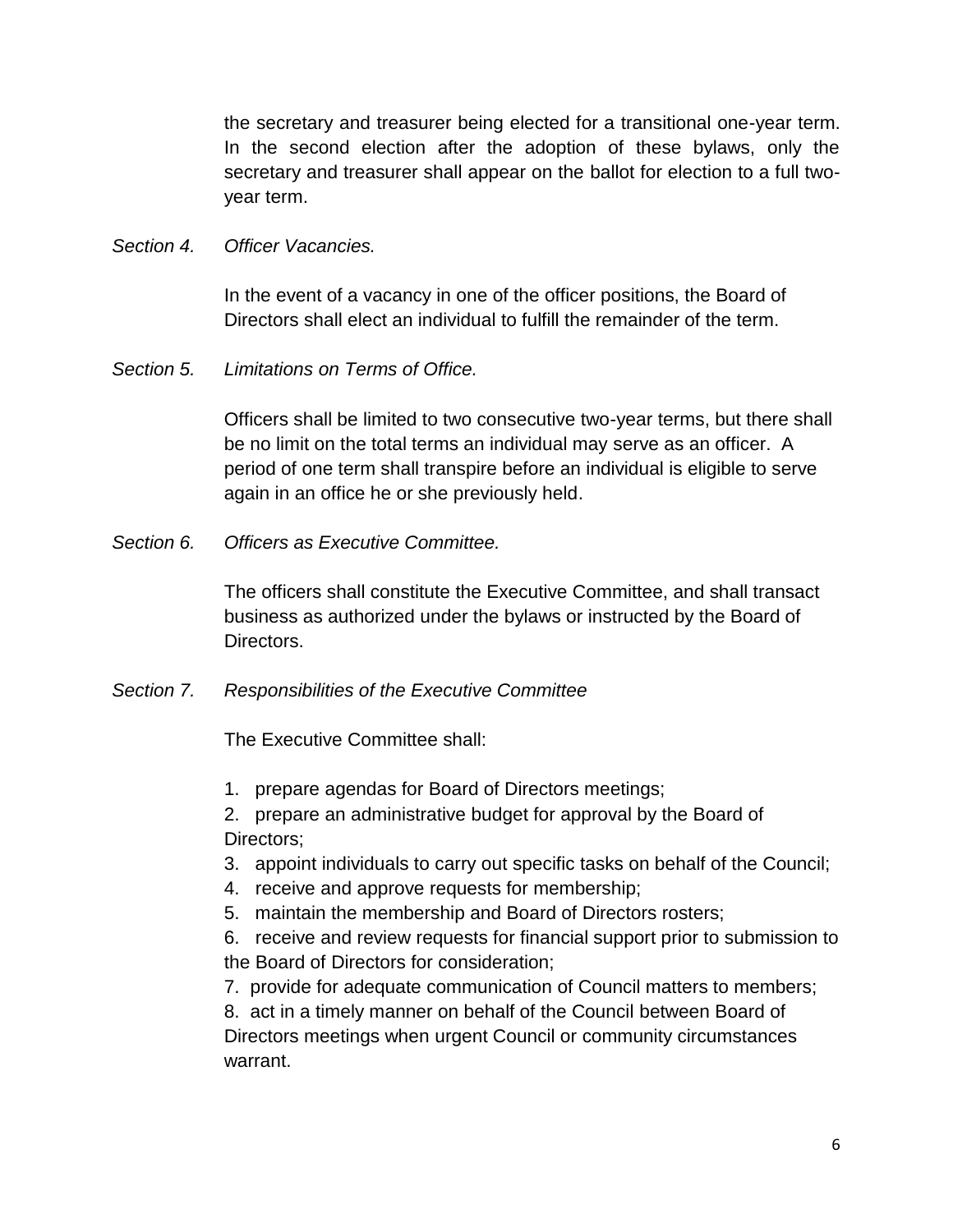The Board of Directors may from time to time assign other responsibilities or tasks to the Executive Committee.

## **Article VII Annual Meeting**

## *Section 1. Time, Place, and Notice*

1. The Annual Meeting of the Council shall be held in the Spring of each year as determined by the Board of Directors.

2. The place of the Annual Meeting shall be determined by the Executive Committee.

3. Notice of the Annual Meeting shall be given to all member organizations at least four weeks prior to the meeting.

4. The Annual Meeting shall be open to non-member individuals and organizations They shall have voice at the discretion of the President, but not vote.

*Section 2. Business*

The business of the Annual Meeting shall include:

- 1. Election of officers.
- 2. Installation of officers.
- 3. Reception of reports of the year's work.
- 4. Any other pertinent business.
- *Section 3. Quorum.*

At least two officers and a representative from at least one-fourth of full member organizations shall constitute a quorum for the Annual Meeting.

### **Article VIII Financial Support**

*Section 1. Member Contributions.*

The Board of Directors shall collect contributions from each member organization. Minimum recommended financial contributions shall be set by the Board of Directors upon recommendation of the Executive Committee based on the financial needs of the Council. Written notice of minimum recommended financial contributions shall be sent to both full